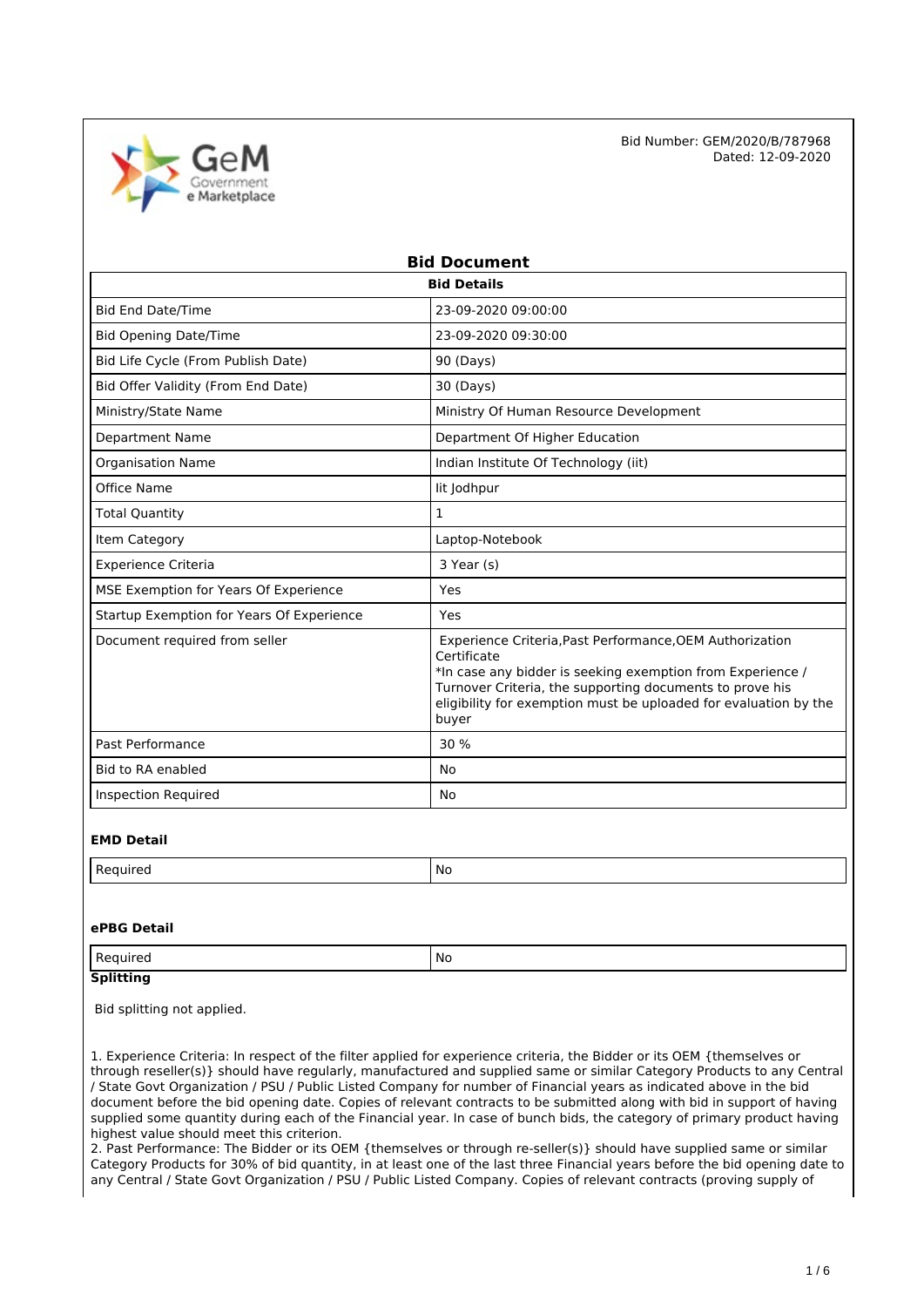cumulative order quantity in any one financial year) to be submitted along with bid in support of quantity supplied in the relevant Financial year. In case of bunch bids, the category related to primary product having highest bid value should meet this criterion.

## **Laptop-Notebook ( 1 pieces )**

## **Technical Specifications**

### [\\* As per GeM Category Specification](https://bidplus.gem.gov.in/bidding/bid/showCatalogue/591ZwdxIVQuYcYSqaPfFHjgUYJrrZZTuSi03ql41MhE)

| <b>Specification</b> | <b>Specification Name</b>                                                        | <b>Values</b>            | <b>Bid Requirement</b><br>(Allowed Values)                                                                                                                                                                                                                                                                                                                                                                                                                                                               |
|----------------------|----------------------------------------------------------------------------------|--------------------------|----------------------------------------------------------------------------------------------------------------------------------------------------------------------------------------------------------------------------------------------------------------------------------------------------------------------------------------------------------------------------------------------------------------------------------------------------------------------------------------------------------|
| Construction         | <b>Form Factor</b>                                                               | Convertible              | Convertible                                                                                                                                                                                                                                                                                                                                                                                                                                                                                              |
|                      | Chassis Material                                                                 | <b>CNC Alluminium</b>    | $\ast$                                                                                                                                                                                                                                                                                                                                                                                                                                                                                                   |
|                      | Hinges                                                                           | Metallic                 | $\ast$                                                                                                                                                                                                                                                                                                                                                                                                                                                                                                   |
| Processor            | <b>Processor Make</b>                                                            | Intel                    | Intel                                                                                                                                                                                                                                                                                                                                                                                                                                                                                                    |
|                      | <b>Processor Generation</b>                                                      | 8                        | 8.0 Or higher                                                                                                                                                                                                                                                                                                                                                                                                                                                                                            |
|                      | <b>Number of Cores per</b><br><b>Processor</b>                                   | $\overline{\mathbf{4}}$  | 4, 6, 8 Or higher                                                                                                                                                                                                                                                                                                                                                                                                                                                                                        |
|                      | Processor Base<br>Frequency (GHz)                                                | 1.8                      | $\ast$                                                                                                                                                                                                                                                                                                                                                                                                                                                                                                   |
|                      | <b>Processor Description</b>                                                     | Intel Core i7            | Intel Core i7, Intel Core i9 Or<br>higher                                                                                                                                                                                                                                                                                                                                                                                                                                                                |
|                      | <b>Processor Number</b>                                                          | Intel Core i7 8565U      | Intel Core i7 8550U, Intel<br>Core i7 8559U, Intel Core i7<br>8650U, Intel Core i7 8650H,<br>Intel Core i7 8750H, Intel<br>Core i7 8850H, Intel Core i7<br>8565U, Intel Core i7 8665U,<br>Intel Core i7 9750H, Intel<br>Core i7 9850H, Intel Core i9,<br>Turbo Boost up to 4.8GHz,<br>with 16MB shared L3 cache,<br>Intel Core i9-9880H, Intel<br>Core i7, Turbo Boost up to<br>4.5GHz, with 12MB shared<br>L3 cache, Intel Core i9<br>9980HK, Intel Core i9<br>8950HK, Intel Core i7 8569U<br>Or higher |
|                      | Out of Band<br>Management                                                        | <b>NA</b>                | $\ast$                                                                                                                                                                                                                                                                                                                                                                                                                                                                                                   |
|                      | Cache (MB)                                                                       | 8                        | $\ast$                                                                                                                                                                                                                                                                                                                                                                                                                                                                                                   |
| Motherboard          | <b>Expansion Slots (M Dot</b><br>2)                                              | $\mathbf{1}$             | $\ast$                                                                                                                                                                                                                                                                                                                                                                                                                                                                                                   |
| Graphics             | <b>Graphics Type</b>                                                             | Integrated               | $\ast$                                                                                                                                                                                                                                                                                                                                                                                                                                                                                                   |
|                      | Graphic Card<br>Description                                                      | $\overline{\phantom{a}}$ | $\ast$                                                                                                                                                                                                                                                                                                                                                                                                                                                                                                   |
|                      | <b>Size of Memory in</b><br><b>Case of Dedicated</b><br><b>Graphic Card (GB)</b> | $\mathbf 0$              | 0, 1, 2, 3, 4, 6 Or higher                                                                                                                                                                                                                                                                                                                                                                                                                                                                               |
|                      | Size of VRAM in case of<br>Integrated Graphics<br>(MB)                           |                          | $\ast$                                                                                                                                                                                                                                                                                                                                                                                                                                                                                                   |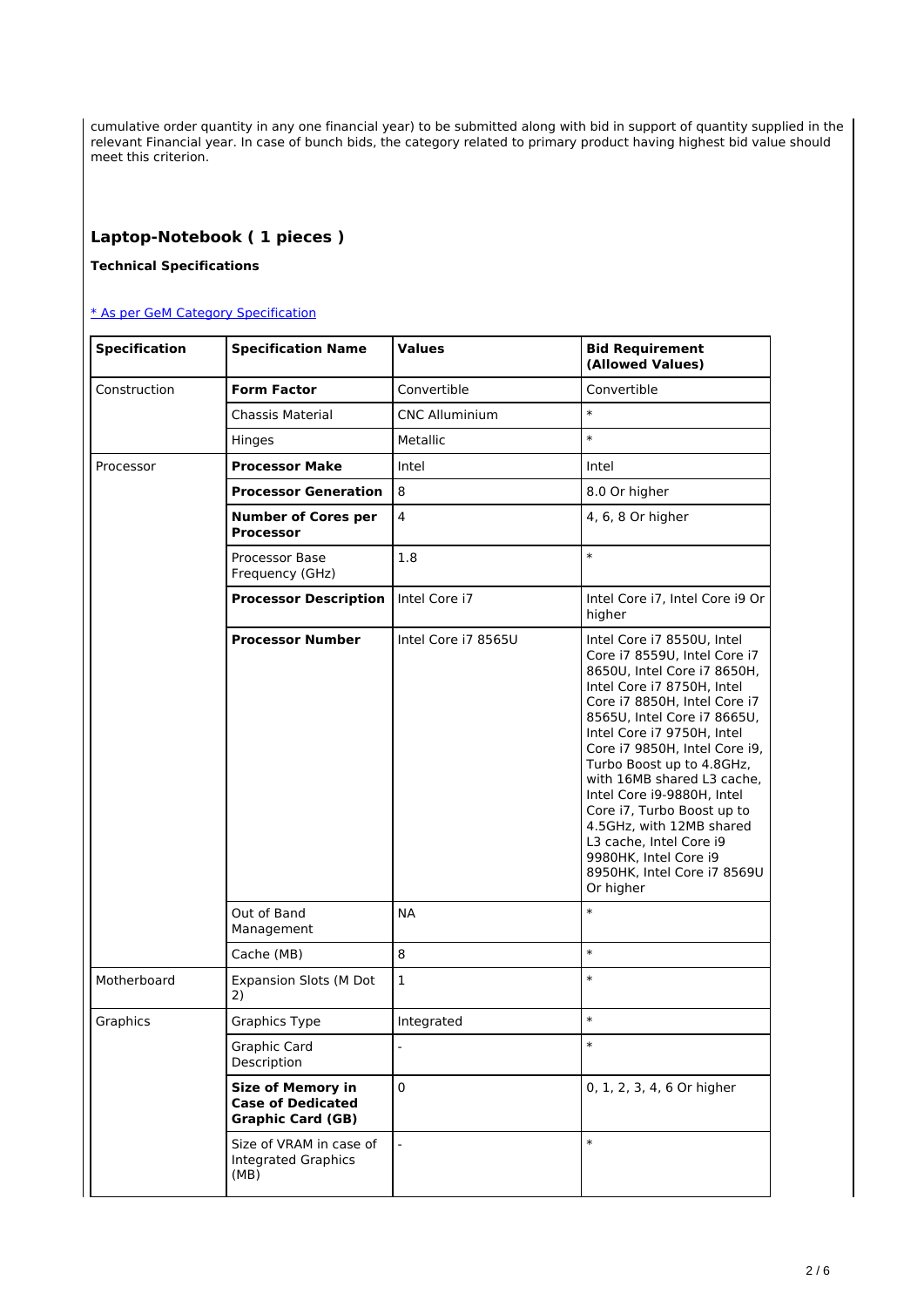| Operating System | <b>Operating System</b><br>(Factory Pre-Loaded)                       | Windows 10 Professional<br>Windows 10 Professional,<br>Windows 10 Home |                                                                                                                             |
|------------------|-----------------------------------------------------------------------|------------------------------------------------------------------------|-----------------------------------------------------------------------------------------------------------------------------|
|                  | Recovery Image Media                                                  |                                                                        | $\ast$                                                                                                                      |
|                  | <b>OS Certification</b>                                               | Windows                                                                | Windows                                                                                                                     |
| Memory           | Type of RAM                                                           | DDR4                                                                   | $\ast$                                                                                                                      |
|                  | <b>RAM Size (GB)</b>                                                  | 8                                                                      | 8, 16, 32, 64 Or higher                                                                                                     |
|                  | RAM Speed (MHz)                                                       | 2400                                                                   | $\ast$                                                                                                                      |
|                  | <b>Total Numbers of DIMM</b><br>Slots Available                       | 2                                                                      | $\ast$                                                                                                                      |
|                  | Number of DIMM Slots<br>populated                                     | $\mathbf{1}$                                                           | $\ast$                                                                                                                      |
|                  | <b>RAM Expandability up</b><br>to(using spare DIMM<br>Slots in GB)    | 32                                                                     | 32, 64 Or higher                                                                                                            |
| Storage          | <b>Type of Drives used</b><br>to populate the<br><b>Internal Bays</b> | <b>SSD</b>                                                             | <b>SSD</b>                                                                                                                  |
|                  | Number of Internal Bays<br>populated with HDD                         | $\mathbf 0$                                                            | $\ast$                                                                                                                      |
|                  | Capacity of each HDD<br>(GB)                                          | <b>NA</b>                                                              | $\ast$                                                                                                                      |
|                  | <b>Total HDD Capacity</b><br>(GB)                                     | $\mathbf 0$                                                            | 500, 1000, 1500, 2000,<br>2500, 3000, 0 Or higher                                                                           |
|                  | Number of Internal Bays<br>populated with SSD                         | $\mathbf{1}$                                                           | $\ast$                                                                                                                      |
|                  | <b>Capacity of each SSD</b><br>(GB)                                   | 256                                                                    | 256                                                                                                                         |
|                  | <b>Total SSD Capacity</b><br>(GB)                                     | 256                                                                    | 256, 384, 512, 768, 1024,<br>1280, 2048, 4096 Or higher                                                                     |
|                  | Number of Internal Bays<br>populated with SSHD                        | $\pmb{0}$                                                              | $\ast$                                                                                                                      |
|                  | <b>Capacity of each</b><br>SSHD (GB)                                  | <b>NA</b>                                                              | 8 GB Flash + 500 GB @5400<br>rpm, $8$ GB Flash $+$ 1000 GB<br>@5400 rpm, 8 GB Flash +<br>2000 GB @5400 rpm, NA Or<br>higher |
|                  | <b>Total SSHD Capacity</b><br>in addition to 8 GB<br>Flash (GB)       | 0                                                                      | 500, 1000, 1500, 0 Or<br>higher                                                                                             |
|                  | Optane Memory (GB)                                                    | $\mathbf 0$                                                            | $\ast$                                                                                                                      |
| Connectivity     | <b>Wireless Connectivity</b>                                          | Yes                                                                    | Yes                                                                                                                         |
|                  | If Yes, Type of Wireless<br>Connectivity                              | Wi-Fi 802.11ac                                                         | $\ast$                                                                                                                      |
|                  | Number of Ethernet<br>Ports                                           | $\mathbf 1$                                                            | $\ast$                                                                                                                      |
|                  | If available, Type of<br><b>Ethernet Ports</b>                        | 10/100/1000 on board<br>Integrated Gigabit Port                        | $\ast$                                                                                                                      |
|                  | <b>Bluetooth</b><br><b>Connectivity</b>                               | Yes                                                                    | Yes                                                                                                                         |
|                  | If Yes, Version of<br><b>Bluetooth Available</b>                      | 5                                                                      | $\ast$                                                                                                                      |
| Ports            | Number of USB Version                                                 | $\pmb{0}$                                                              | $\ast$                                                                                                                      |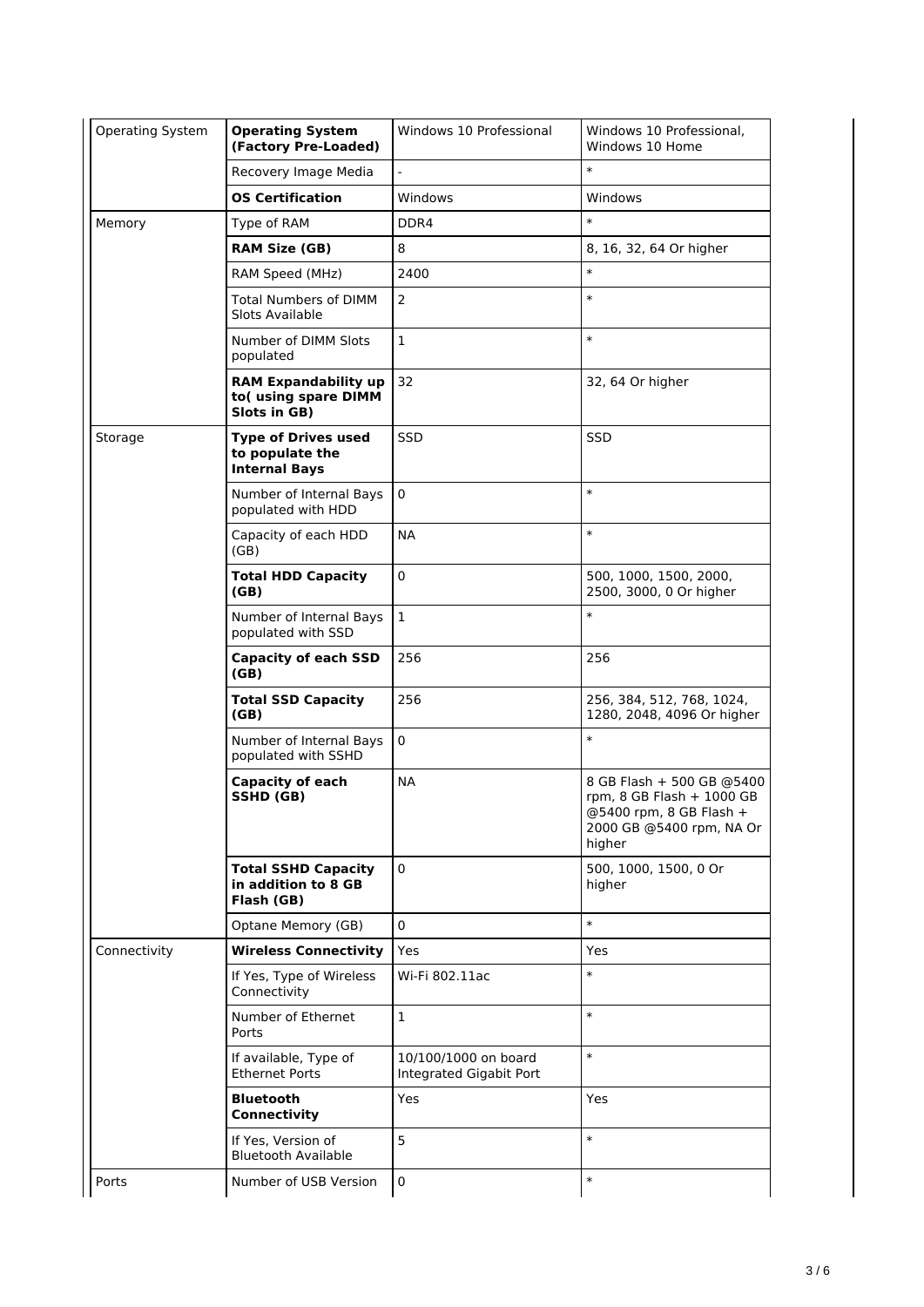|               | 2 Point 0 Ports                                                    |                                               |                                                                                                                                                                                                           |
|---------------|--------------------------------------------------------------------|-----------------------------------------------|-----------------------------------------------------------------------------------------------------------------------------------------------------------------------------------------------------------|
|               | Number of USB Version<br>3 point 0 / 3 point 1, Gen<br>1 Ports     | $\overline{2}$                                | $\ast$                                                                                                                                                                                                    |
|               | Number of USB Version<br>3 point 1, Gen 2 Ports                    | 0                                             | $\ast$                                                                                                                                                                                                    |
|               | Number of USB Type C<br>Ports                                      | 0                                             | $\ast$                                                                                                                                                                                                    |
|               | Number of Serial Ports                                             | $\pmb{0}$                                     | $\ast$                                                                                                                                                                                                    |
|               | Number of VGA Ports                                                | 0                                             | $\ast$                                                                                                                                                                                                    |
|               | Number of HDMI Ports                                               | 1                                             | $\ast$                                                                                                                                                                                                    |
|               | Number of DP Ports                                                 | 0                                             | $\ast$                                                                                                                                                                                                    |
|               | Number of Thunderbolt<br>Port                                      | $\overline{a}$                                | $\ast$                                                                                                                                                                                                    |
| Display       | <b>Display Size (Inch)</b>                                         | 13.3                                          | 13.3, 13.5, 14, 15, 15.4,<br>15.6, 16, 13 Or higher                                                                                                                                                       |
|               | <b>Display Type</b>                                                | $\overline{a}$                                | Touch Or higher                                                                                                                                                                                           |
|               | Display Technology                                                 | LED HD Backlit                                | $\ast$                                                                                                                                                                                                    |
|               | <b>Panel Technology</b>                                            | <b>IPS</b>                                    | IPS Or higher                                                                                                                                                                                             |
|               | <b>Display Resolution</b><br>(Pixels)                              | 1920x1080                                     | 1920x1080, 1920 x 1200,<br>3200x1800, 3840 x 2160,<br>2304 x 1440, 2560 x 1600,<br>2736 x 1824, 2880 x 1800,<br>2256x1504, 3000x2000,<br>3240x2160, 3272 x 1920,<br>2880 x 1920, 3072 x 1920<br>Or higher |
|               | <b>Availability of</b><br><b>Webcam integrated</b><br>with Display | Yes                                           | Yes                                                                                                                                                                                                       |
|               | If Yes, Resolution of<br>Webcam                                    | <b>HD</b>                                     | HD, FHD Or higher                                                                                                                                                                                         |
|               | <b>Infra Red Webcam</b>                                            | Yes                                           | Yes                                                                                                                                                                                                       |
| Miscellaneous | <b>Optical Drive</b>                                               | <b>NA</b>                                     | Integrated, External, NA Or<br>higher                                                                                                                                                                     |
|               | Type of Optical Drive                                              | N/A                                           | $\ast$                                                                                                                                                                                                    |
|               | <b>Internal Speaker</b><br>(Dual)                                  | Yes                                           | Yes                                                                                                                                                                                                       |
|               | Audio-in                                                           | Yes                                           | $\ast$                                                                                                                                                                                                    |
|               | Audio-out                                                          | Yes                                           | $\ast$                                                                                                                                                                                                    |
|               | Headphone out                                                      | Yes                                           | $\ast$                                                                                                                                                                                                    |
|               | Microphone-in                                                      | Yes                                           | $\ast$                                                                                                                                                                                                    |
|               | Type of Keyboard                                                   | Standard                                      | $\ast$                                                                                                                                                                                                    |
|               | Backlit Keyboard                                                   | Yes                                           | $\ast$                                                                                                                                                                                                    |
|               | Spill Resistant Keyboard                                           | Yes                                           | $\ast$                                                                                                                                                                                                    |
|               | Pointing<br>Device/Touchpad                                        | Touchpad with multi-touch<br>gestures enabled | $\ast$                                                                                                                                                                                                    |
|               | Finger Print Reader                                                | Yes                                           | $\ast$                                                                                                                                                                                                    |
|               | Hardware Trusted<br>Platform Enabled                               | Yes                                           | $\ast$                                                                                                                                                                                                    |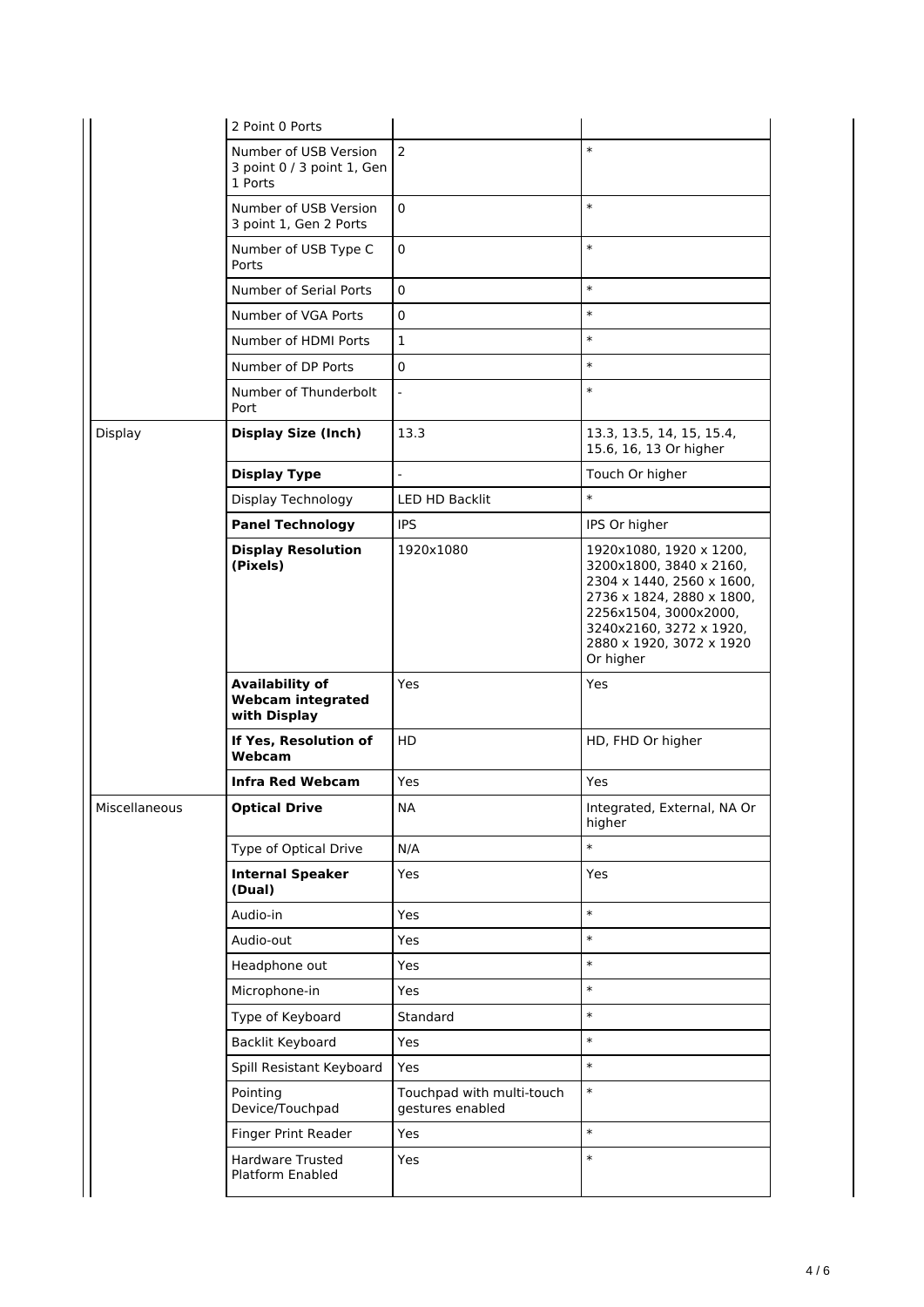|                         | <b>Carry Case</b>                                  | Yes              | Yes               |
|-------------------------|----------------------------------------------------|------------------|-------------------|
|                         | If Yes, Type of Carry<br>Case                      | <b>Back Pack</b> | $\ast$            |
|                         | Security Lock Slot                                 | Yes              | $\ast$            |
|                         | If Yes, Availability of<br>Cable Lock              | No               | $\ast$            |
|                         | Weight (Including<br>Battery) (Kilogram)           | 1.4              | $\ast$            |
| Power                   | <b>Battery Type</b>                                | $\overline{a}$   | $\ast$            |
|                         | <b>Battery Chemistry</b>                           | Li - ion         | $\ast$            |
|                         | <b>Battery Capacity (Watt</b><br>Hour)             | 50               | $\ast$            |
|                         | <b>Battery Backup Time</b><br>(Hours)              | 15               | $\ast$            |
| Certification           | <b>BIS Registration under</b><br>CRS of Meity      | Yes              | $\ast$            |
|                         | <b>BIS Registration Number</b><br>and its validity | $\frac{1}{2}$    | $\ast$            |
|                         | BEE / Energy Star for the<br>given Model           | Yes              | $\ast$            |
|                         | ROHS Compliance                                    | Yes              | $\ast$            |
|                         | <b>Other Certifications</b><br>available           | $\overline{a}$   | $\ast$            |
| Operating<br>Conditions | Minimum Operating<br>Temperature                   | $\pmb{0}$        | $\ast$            |
|                         | <b>Maximum Operating</b><br>Temperature            | 35               | $\ast$            |
|                         | Minimum Operating<br>Humidity (%RH)                | 10               | $\ast$            |
|                         | <b>Maximum Operating</b><br>Humidity (%RH)         | 90               | $\ast$            |
| Warranty                | <b>Battery Warranty</b>                            | 3                | 3, 4, 5 Or higher |
|                         | <b>On Site OEM</b><br><b>Warranty (Year)</b>       | 3                | $\overline{3}$    |

\* Specifications highlighted in bold are the Golden Parameters.

 \* Bidders may note that In respect of non-golden Parameters, the specifications 'Values' chosen by Buyer will generally be preferred over 'Bid requirement ( allowed Values) by the Buyer.

## **Additional Specification Documents**

#### **Consignees/Reporting Officer and Quantity**

| S.No. | Consignee/Reporting<br>Officer | Address                                                                                   | Quantity | Delivery Days |
|-------|--------------------------------|-------------------------------------------------------------------------------------------|----------|---------------|
|       | Kalpana Deep                   | 342037, Indian Institute of<br>Technology Jodhpur Karwad<br>Nagaur Road Jodhpur Rajasthan |          | 15            |

### **Special terms and conditions for category Laptop-Notebook**

1.As per notification of MEITY circulated vide letter no. F.No.33(1) /2017-IPHW..dated: 14/09/2017, the minimum local content should be 40 percent to qualify as local or domestic manufacturer.